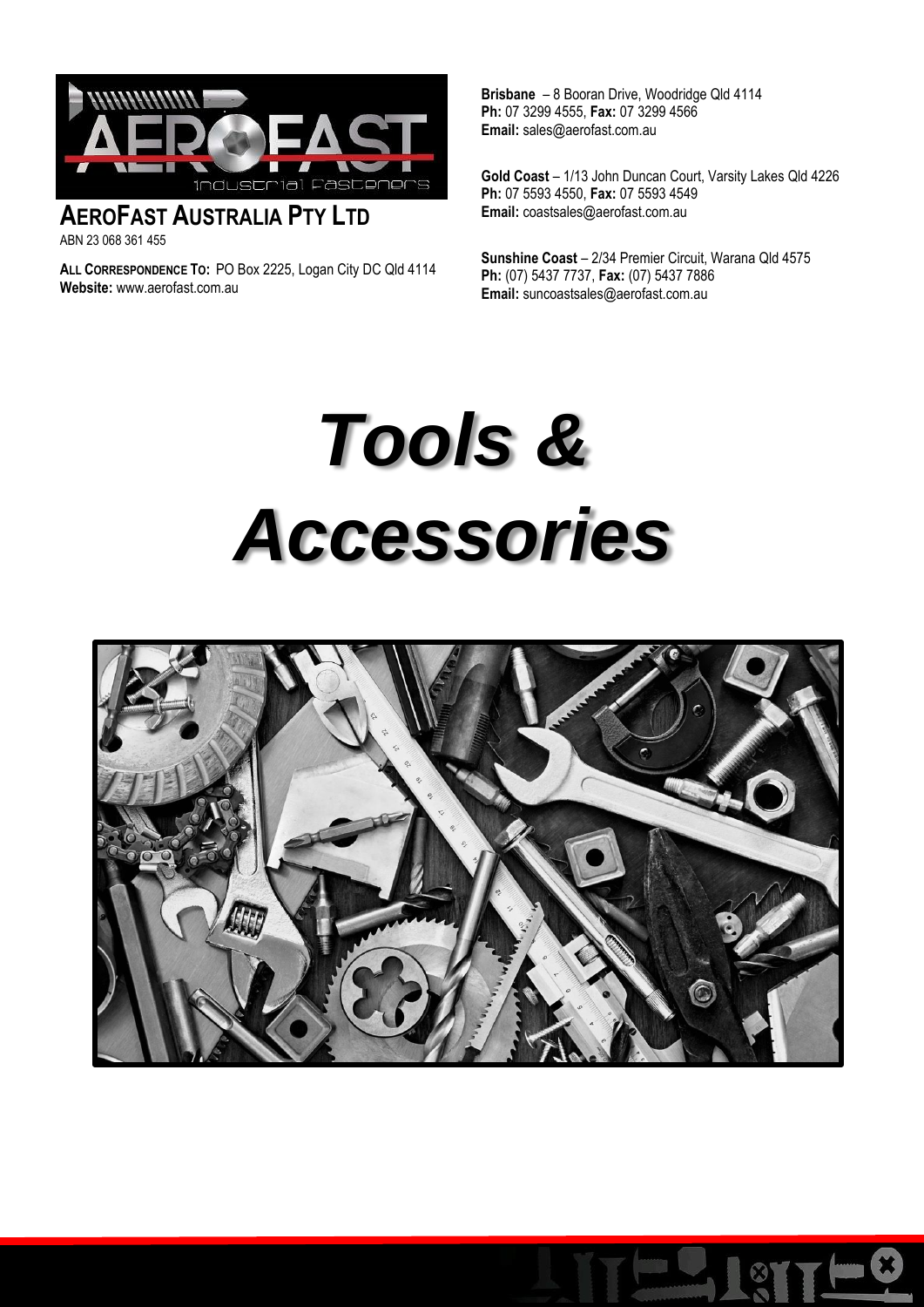<span id="page-1-0"></span>

### **TABLE OF CONTENTS**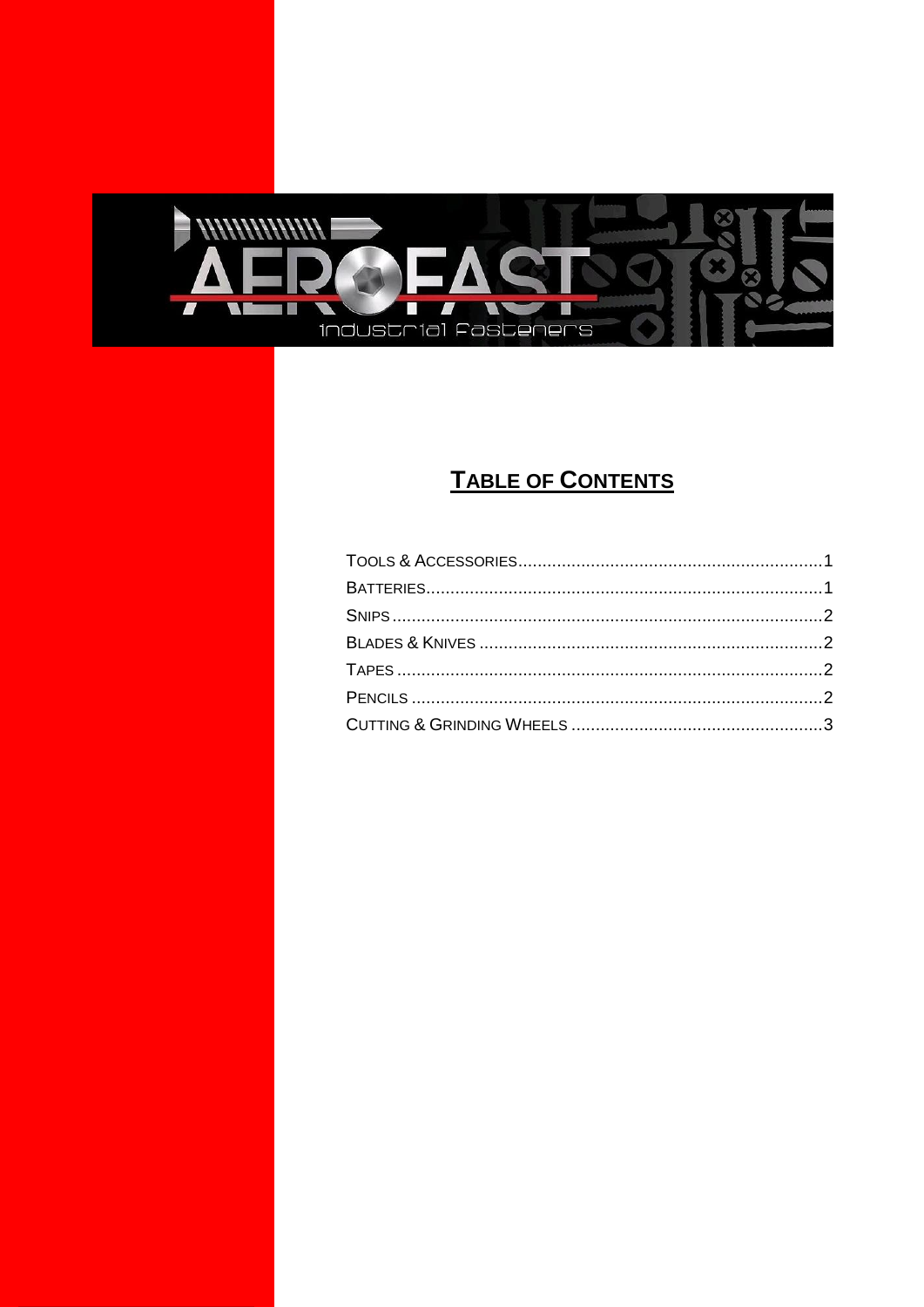

<span id="page-2-0"></span>**TOOLS & ACCESSORIES**



| <b>PRODUCT CODE</b>    | <b>DESCRIPTION</b>                   |
|------------------------|--------------------------------------|
| TOOL001                | <b>300ML CAULKING GUN</b>            |
| TOOL004                | <b>BARREL END CAP</b>                |
| <b>TOOL005</b>         | <b>SAUSAGE GUN</b>                   |
| <b>TOOL006</b>         | <b>B/BARREL SCREW</b>                |
| TOOL007                | <b>APPLIC PLUNGER BLUE</b>           |
| TOOL40HG2              | <b>PISTOL TYPE HWA GUN</b>           |
| TOOL18V                | DEWALT 18V DRIVER KIT                |
| <b>TOOLBLOWPUMP</b>    | <b>BLOW PUMP INDUSTRIAL (POWERS)</b> |
| TOOLR025C              | RECIPRICOL BLADE METAL 225M          |
| TOOLR035C              | RECIPRICOL BLADE ALL PURPOSE 225M    |
| <b>TOOLSPAT</b>        | <b>SILICONE SPATULA MEDIUM</b>       |
| <b>TOOLSTINGER</b>     | <b>STINGER FOIL TACKER</b>           |
| <b>TOOLSTINGERC</b>    | <b>STINGER COVER</b>                 |
| <b>TOOLSTINGERDISC</b> | FOIL DISCS/STAPLES - BOX 2016        |



E&OE



<span id="page-2-1"></span>**BATTERIES**

| <b>PRODUCT CODE</b> | <b>DESCRIPTION</b>            |  |
|---------------------|-------------------------------|--|
| TOOLBATT9V          | <b>9V BATTERIES ALKALINE</b>  |  |
| <b>TOOLBATTAA</b>   | AA BATTERIES ALKALINE         |  |
| <b>TOOLBATTAAA</b>  | <b>AAA BATTERIES ALKALINE</b> |  |
| <b>TOOLBATTD</b>    | <b>D BATTERIES ALKALINE</b>   |  |

 $A$ **/ARTA** 

**[RETURN](#page-1-0) TO [INDEX](#page-1-0)**

E&OE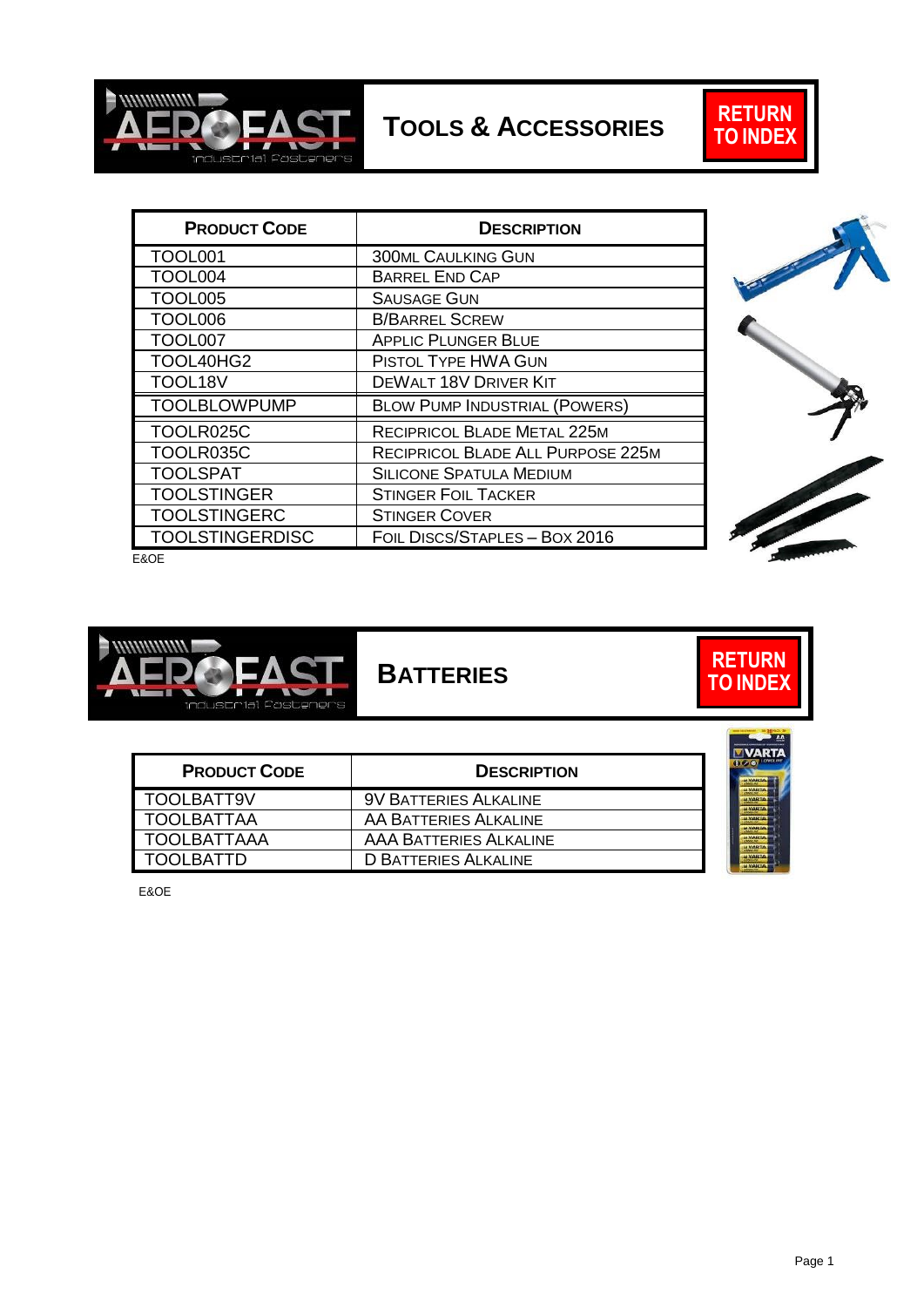



<span id="page-3-0"></span>

| <b>PRODUCT CODE</b> | <b>DESCRIPTION</b>                    |  |
|---------------------|---------------------------------------|--|
| TOOLM1R             | <b>STRAIGHT RED SNIPS</b>             |  |
| <b>TOOLM1R-SI</b>   | <b>SPEC BLUE AVIATION SNIPS LEFT</b>  |  |
| TOOLM2R             | <b>STRAIGHT GREEN SNIPS</b>           |  |
| <b>TOOLM2R-SI</b>   | <b>SPEC BLUE AVIATION SNIPS RIGHT</b> |  |
| <b>TOOLM3R</b>      | <b>STRAIGHT YELLOW SNIPS</b>          |  |
| TOOLM6R             | <b>OFFSET RED SNIPS</b>               |  |
| <b>TOOLM7R</b>      | <b>OFFSET GREEN SNIPS</b>             |  |
| TOOLP406            | 1 SPRINGS FOR M1,3,5,6                |  |
| TOOLP407            | 1 SPRINGS FOR M2 & M7                 |  |
| - - - -             |                                       |  |

E&OE



## <span id="page-3-1"></span>**BLADES & KNIVES**

| <b>PRODUCT CODE</b> | <b>DESCRIPTION</b>                         |  |
|---------------------|--------------------------------------------|--|
| <b>TOOL112-1</b>    | <b>RETRACTING AUTO KNIFE</b>               |  |
| TOOL30-112          | NO. 9 S/E RAZOR BLADES PK 100              |  |
| <b>TOOL3038</b>     | <b>STERLING STEALTH AUTO LOADING KNIFE</b> |  |
| <b>TOOL350</b>      | SNAP BLADES - PK 50                        |  |
| <b>TOOL6901</b>     | <b>SILVER METAL AUTOLOCK CUTTER</b>        |  |
| TOOL9212D           | <b>H/DUTY KNIFE BLADES 100 PKT</b>         |  |

E&OE

<span id="page-3-2"></span>

## **TAPES**



E&OE

<span id="page-3-3"></span>

**PRODUCT CODE DESCRIPTION** TOOLPCGRN CARPENTERS PENCIL GREEN/HARD TOOLPCRED CARPENTERS PENCIL RED/MEDIUM

E&OE



| <b>RETURN</b><br><b>TO INDEX</b> |  |
|----------------------------------|--|
|                                  |  |
|                                  |  |





**[RETURN](#page-1-0) TO [INDEX](#page-1-0)**